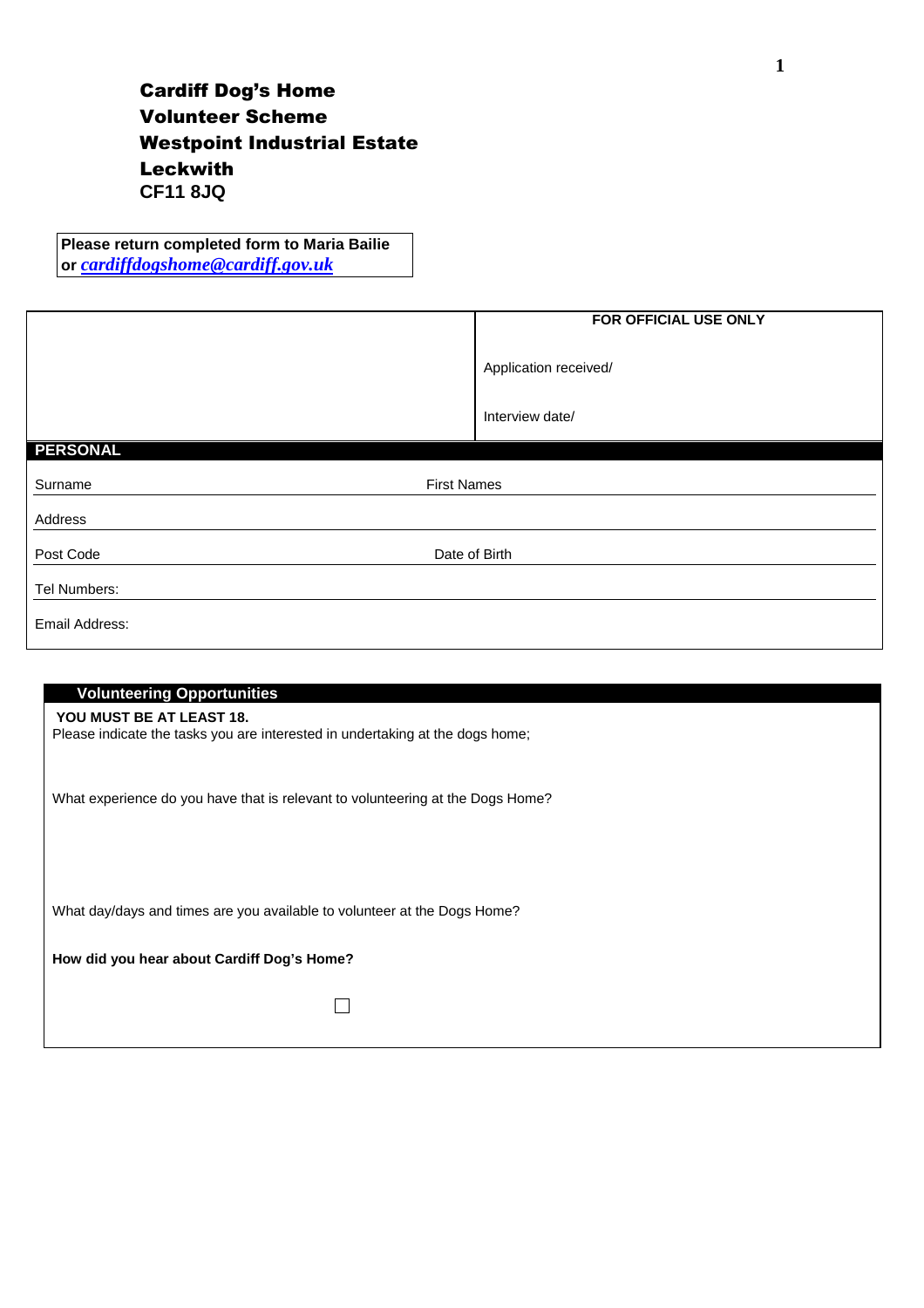## **State briefly your reasons for wanting to volunteer for Cardiff Dogs Home**

| <b>References</b>                                                                                                                                                                                                               |
|---------------------------------------------------------------------------------------------------------------------------------------------------------------------------------------------------------------------------------|
| If possible one of these should be and employer - current or previous, the other, or both, should be someone who knows<br>you well but not a member of your family or someone with whom you have a close personal relationship. |
| 1. Name:                                                                                                                                                                                                                        |
| <b>Address:</b>                                                                                                                                                                                                                 |
| Post code:                                                                                                                                                                                                                      |
| <b>Phone number:</b>                                                                                                                                                                                                            |
| In what capacity do you know him/her?                                                                                                                                                                                           |
|                                                                                                                                                                                                                                 |
|                                                                                                                                                                                                                                 |
|                                                                                                                                                                                                                                 |
| 2. Name:                                                                                                                                                                                                                        |
| Address:                                                                                                                                                                                                                        |
| Post code:                                                                                                                                                                                                                      |
| <b>Phone number:</b>                                                                                                                                                                                                            |
| In what capacity do you know him/her?                                                                                                                                                                                           |
|                                                                                                                                                                                                                                 |

**Signed:** 

**Date:**